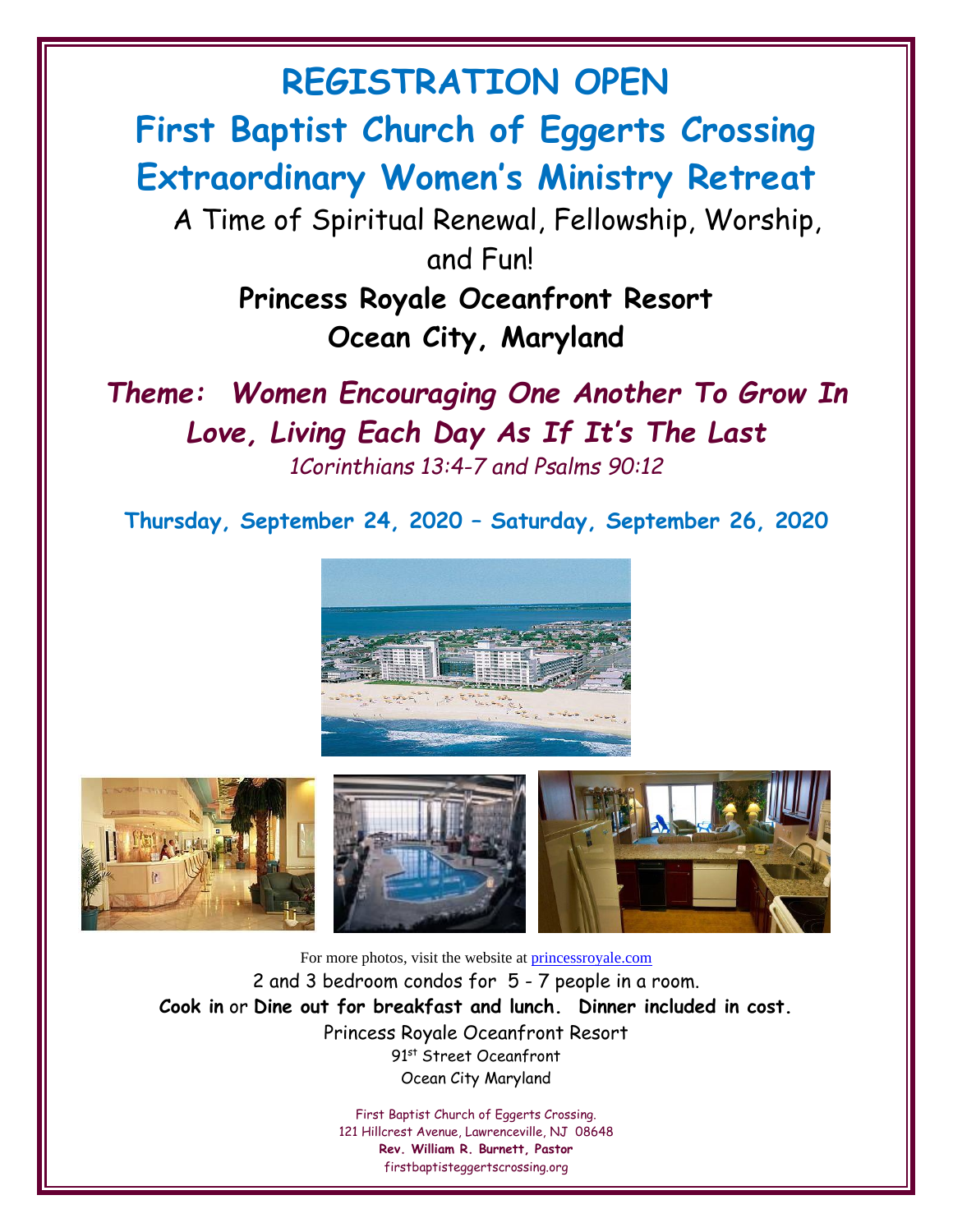## **COME BE REFRESHED, RESTORED, & REJUVENATED!**

*We always have a Blessed time in the Lord!*

\$350 per person

**Price includes**: *Lodging, Transportation, Dinner, Hotel Gratuities, Conference Fees and Materials.*

 **\$50 Deposit Due**: February 28, 2020 **\$100 Due:** April 30, 2020 **\$100 Due:** June 30, 2020 **\$100 Due:** August 31, 2020

## **Cancellation Policy:**

**All monies are non-refundable and non-transferable**

*In the event cancellation is necessary, a refund will be granted if a replacement is obtained.*

## **Secure Your Spot…CALL NOW TO REGISTER**

For more information and to be included in the count, please call **Trustee-Aide Diane Stephenson (609)433-0848** or **First Lady Anita Burnett – (609)743-5986**

**Bus will be leaving The First Baptist Church of Eggerts Crossing on Thursday, September 24, 2020 at 9:00 A.M. and will stop for breakfast.**

**The bus will be returning from Ocean City, Maryland on Saturday, September 26, 2020 after 11:00 A.M. checkout. Have breakfast before departure.**

**WE ARE LOOKING FORWARD TO ANOTHER HIGH TIME IN THE LORD!**

First Baptist Church of Eggerts Crossing. 121 Hillcrest Avenue, Lawrenceville, NJ 08648 **Rev. William R. Burnett, Pastor** firstbaptisteggertscrossing.org